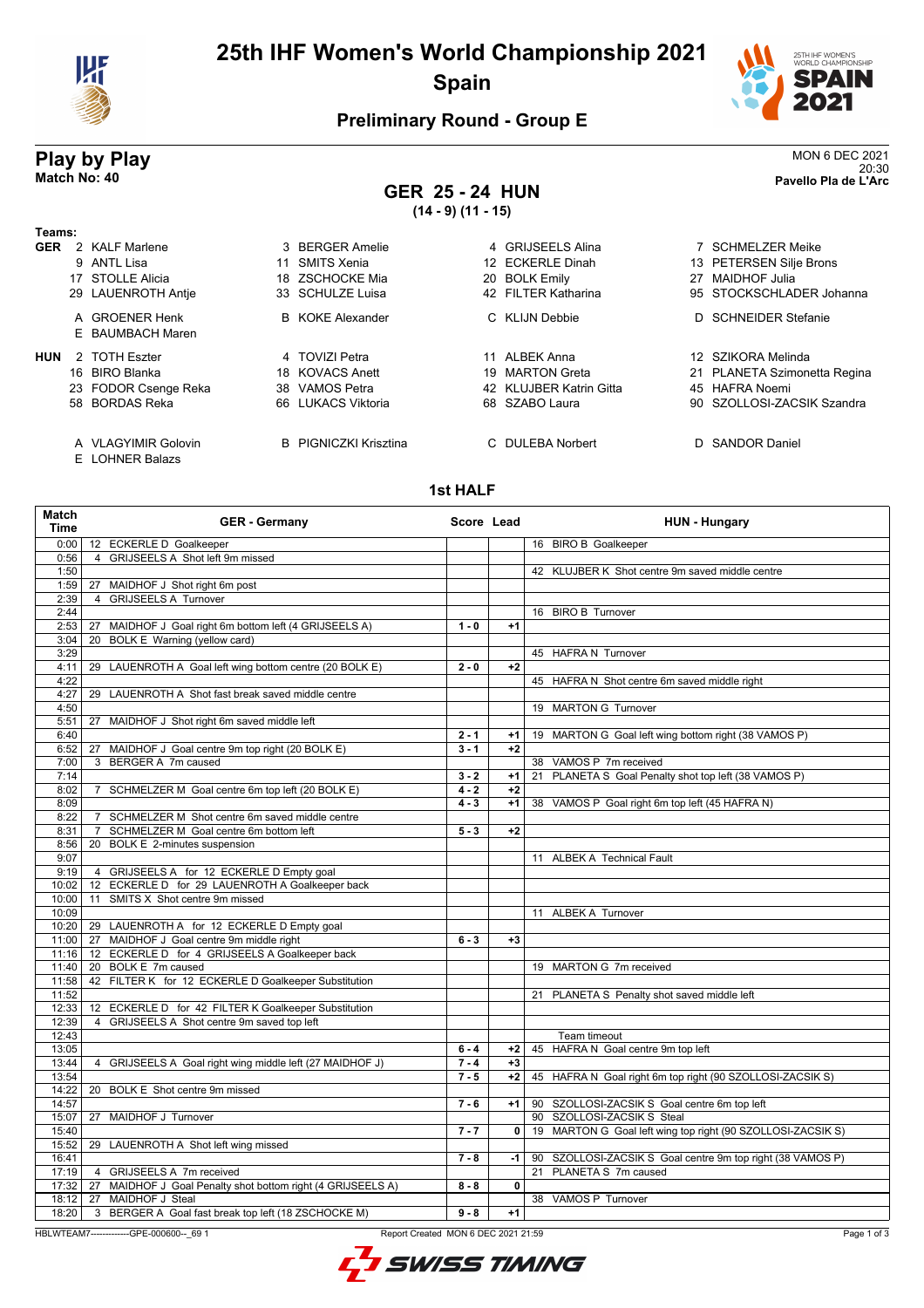

**25th IHF Women's World Championship 2021 Spain**



# **Preliminary Round - Group E**

**Play by Play**<br>MON 6 DEC 2021<br>Pavello Pla de L'Arc 20:30 **Match No: 40 Pavello Pla de L'Arc**

### **GER 25 - 24 HUN (14 - 9) (11 - 15)**

#### **1st HALF**

| <b>Match</b><br><b>Time</b> | <b>GER - Germany</b>                                       | Score Lead |              | <b>HUN - Hungary</b>                               |  |  |
|-----------------------------|------------------------------------------------------------|------------|--------------|----------------------------------------------------|--|--|
| 18:47                       | 18 ZSCHOCKE M Block                                        |            |              | 90 SZOLLOSI-ZACSIK S Shot centre 9m blocked        |  |  |
| 19:11                       | 3 BERGER A 7m caused                                       |            |              | 2 TOTH E 7m received                               |  |  |
| 19:24                       | 42 FILTER K for 12 ECKERLE D Goalkeeper Substitution       |            |              |                                                    |  |  |
| 19:24                       |                                                            | $9 - 9$    | $\mathbf{0}$ | 42 KLUJBER K Goal Penalty shot top left (2 TOTH E) |  |  |
| 19:24                       | 12 ECKERLE D for 42 FILTER K Goalkeeper Substitution       |            |              |                                                    |  |  |
| 20:11                       | Team timeout                                               |            |              |                                                    |  |  |
| 20:22                       | MAIDHOF J Turnover<br>27                                   |            |              | 90 SZOLLOSI-ZACSIK S Steal                         |  |  |
| 21:07                       |                                                            |            |              | 90 SZOLLOSI-ZACSIK S Shot centre 9m missed         |  |  |
| 21:15                       | 33 SCHULZE L Shot centre 6m saved bottom left              |            |              |                                                    |  |  |
| 21:28                       |                                                            |            |              | 45 HAFRAN Shot right 6m saved top right            |  |  |
| 21:36                       |                                                            |            |              | 2 TOTH E Shot centre 6m saved top left             |  |  |
| 21:49                       | 11 SMITS X 7m received                                     |            |              | 21 PLANETA S 7m caused                             |  |  |
| 21:49                       |                                                            |            |              | 12 SZIKORA M for 16 BIRO B Goalkeeper Substitution |  |  |
| 21:49                       |                                                            |            |              | 21 PLANETA S 2-minutes suspension                  |  |  |
| 21:49                       | MAIDHOF J Goal Penalty shot bottom left (11 SMITS X)<br>27 | $10 - 9$   | $+1$         |                                                    |  |  |
| 22:06                       |                                                            |            |              | 45 HAFRA N for 12 SZIKORA M Empty goal             |  |  |
| 22:26                       | SMITS X Steal<br>11                                        |            |              | 45 HAFRA N Turnover                                |  |  |
| 22:28                       |                                                            |            |              | 18 KOVACS A for 16 BIRO B Empty goal               |  |  |
| 22:32                       |                                                            |            |              | 16 BIRO B for 18 KOVACS A Goalkeeper back          |  |  |
| 22:32                       | 3 BERGER A Goal fast break middle centre (11 SMITS X)      | $11 - 9$   | $+2$         |                                                    |  |  |
| 23:29                       | 29 LAUENROTH A Steal                                       |            |              | 45 HAFRA N Turnover                                |  |  |
| 23:32                       |                                                            |            |              | 16 BIRO B for 2 TOTH E Goalkeeper back             |  |  |
| 23:39                       | 3 BERGER A Shot fast break saved middle left               |            |              |                                                    |  |  |
| 24:50                       | 18 ZSCHOCKE M Steal                                        |            |              | 2 TOTH E Turnover                                  |  |  |
| 24:55                       | 29 LAUENROTH A Shot fast break saved middle right          |            |              |                                                    |  |  |
| 25:25                       | <b>ZSCHOCKE M Steal</b><br>18                              |            |              | 90 SZOLLOSI-ZACSIK S Turnover                      |  |  |
| 25:31                       | 18 ZSCHOCKE M Turnover                                     |            |              | 18 KOVACS A Steal                                  |  |  |
| 26:00                       |                                                            |            |              | 45 HAFRA N Shot right 9m saved top right           |  |  |
| 26:47                       | <b>SMITS X Technical Fault</b><br>11                       |            |              |                                                    |  |  |
| 26:51                       |                                                            |            |              | 16 BIRO B Turnover                                 |  |  |
| 27:04                       |                                                            |            |              | 16 BIRO B for 45 HAFRA N Goalkeeper back           |  |  |
| 27:28                       | 33 SCHULZE L Goal centre 6m bottom right (17 STOLLE A)     | $12 - 9$   | $+3$         |                                                    |  |  |
| 27:49                       |                                                            |            |              | 68 SZABO L Turnover                                |  |  |
| 28:19                       | 17 STOLLE A Shot right 9m missed                           |            |              |                                                    |  |  |
| 28:33                       |                                                            |            |              | 18 KOVACS A Shot right wing saved middle left      |  |  |
| 29:09                       | 33 SCHULZE L Goal centre 6m middle right (4 GRIJSEELS A)   | $13 - 9$   | $+4$         |                                                    |  |  |
| 29:39                       |                                                            |            |              | 45 HAFRA N Turnover                                |  |  |
| 15:00                       | 17 STOLLE A Goal centre 9m bottom left                     | $14 - 9$   | $+5$         |                                                    |  |  |
|                             | $0.4$ HALE                                                 |            |              |                                                    |  |  |

**2nd HALF**

| <b>Match</b><br><b>Time</b> | <b>GER - Germany</b>                                   | Score Lead |      | <b>HUN - Hungary</b>                                            |
|-----------------------------|--------------------------------------------------------|------------|------|-----------------------------------------------------------------|
| 30:00                       | 12 ECKERLE D Goalkeeper                                |            |      | 16 BIRO B Goalkeeper                                            |
| 30:21                       | 3 BERGER A Steal                                       |            |      | SZOLLOSI-ZACSIK S Turnover<br>90                                |
| 31:07                       | SMITS X Shot centre 9m saved middle right<br>11        |            |      |                                                                 |
| 31:20                       |                                                        | $14 - 10$  | $+4$ | 90 SZOLLOSI-ZACSIK S Goal right 6m bottom centre (38 VAMOS P)   |
| 31:58                       | 33 SCHULZE L Shot left 6m saved bottom left            |            |      |                                                                 |
| 32:11                       |                                                        | $14 - 11$  | $+3$ | 19 MARTON G Goal left wing bottom centre (90 SZOLLOSI-ZACSIK S) |
| 32:25                       | 4 GRIJSEELS A Technical Fault                          |            |      |                                                                 |
| 32:32                       |                                                        | $14 - 12$  | $+2$ | 66 LUKACS V Goal fast break top left (19 MARTON G)              |
| 33:13                       | SMITS X Goal centre 6m bottom right<br>11              | $15 - 12$  | $+3$ |                                                                 |
| 33:51                       |                                                        | $15 - 13$  | $+2$ | 38 VAMOS P Goal right 6m middle left                            |
| 34:55                       | STOLLE A Shot centre 9m missed<br>17                   |            |      |                                                                 |
| 35:35                       | STOLLE A Steal<br>17                                   |            |      | 38 VAMOS P Turnover                                             |
| 36:07                       | STOLLE A Shot right 6m saved top centre<br>17          |            |      |                                                                 |
| 36:15                       | SCHMELZER M Goal left 6m bottom right                  | $16 - 13$  | $+3$ |                                                                 |
| 36:40                       | 4 GRIJSEELS A 2-minutes suspension                     |            |      |                                                                 |
| 36:55                       |                                                        | $16 - 14$  | $+2$ | 19 MARTON G Goal left wing top centre (90 SZOLLOSI-ZACSIK S)    |
| 37:09                       | PETERSEN S for 12 ECKERLE D Empty goal<br>13           |            |      |                                                                 |
| 37:33                       | ECKERLE D for 3 BERGER A Goalkeeper back<br>12         |            |      |                                                                 |
| 37:33                       | <b>BOLK E Turnover</b><br>20                           |            |      | 21 PLANETA S Steal                                              |
| 38:04                       |                                                        | $16 - 15$  | $+1$ | 45 HAFRA N Goal right 6m bottom left (90 SZOLLOSI-ZACSIK S)     |
| 38:15                       | 3 BERGER A for 12 ECKERLE D Empty goal                 |            |      |                                                                 |
| 38:48                       | FILTER K for 4 GRIJSEELS A Goalkeeper back<br>42       |            |      |                                                                 |
| 38:55                       | BOLK E Shot right 9m saved bottom left<br>20           |            |      |                                                                 |
| 39:01                       |                                                        | $16 - 16$  | 0    | 66 LUKACS V Goal fast break top left (16 BIRO B)                |
| 39:07                       | Team timeout                                           |            |      |                                                                 |
| 39:51                       | SCHMELZER M Goal centre 6m bottom right (27 MAIDHOF J) | $17 - 16$  | $+1$ |                                                                 |

HBLWTEAM7-------------GPE-000600--\_69 1 Report Created MON 6 DEC 2021 21:59